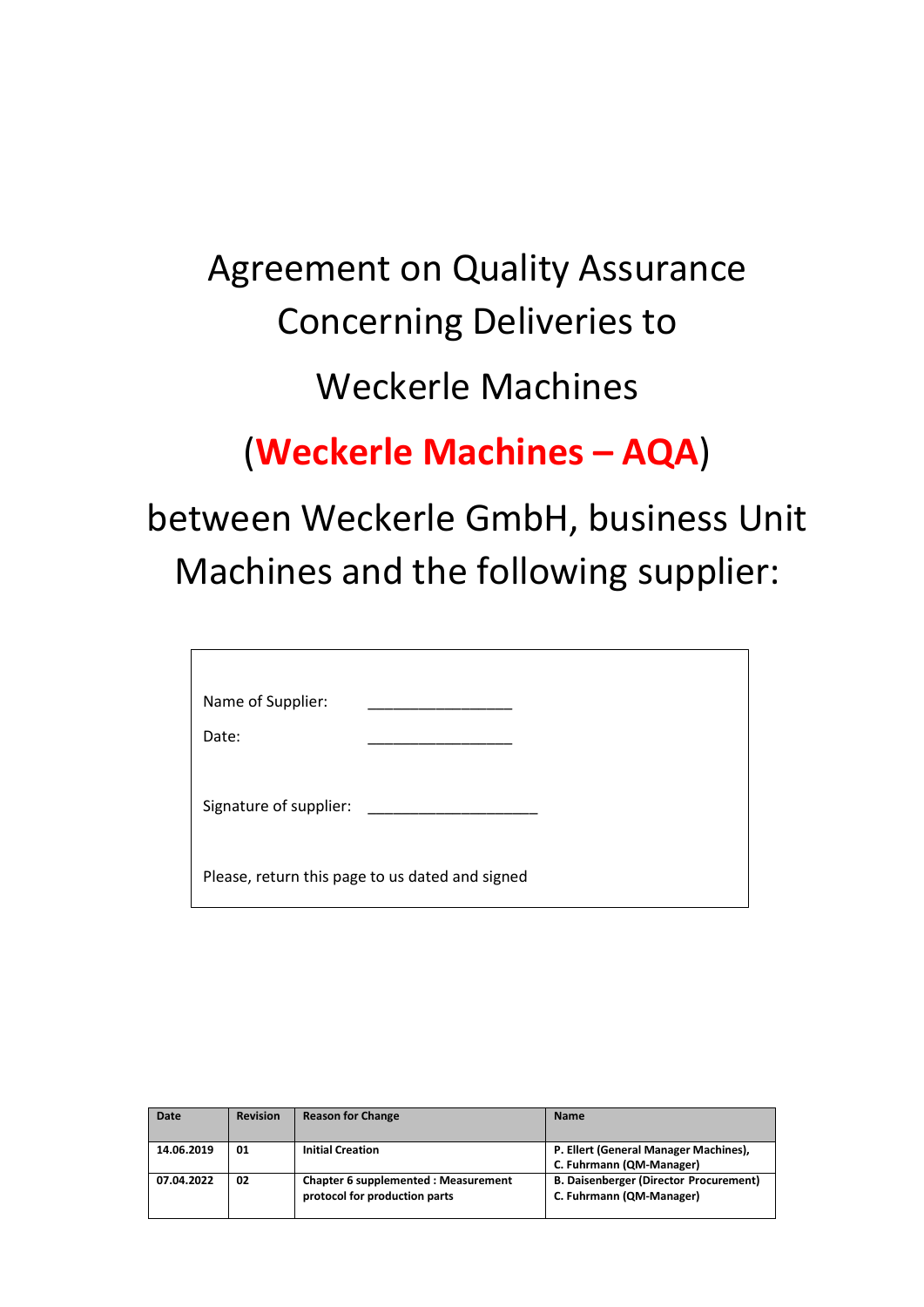## Inhaltsverzeichnis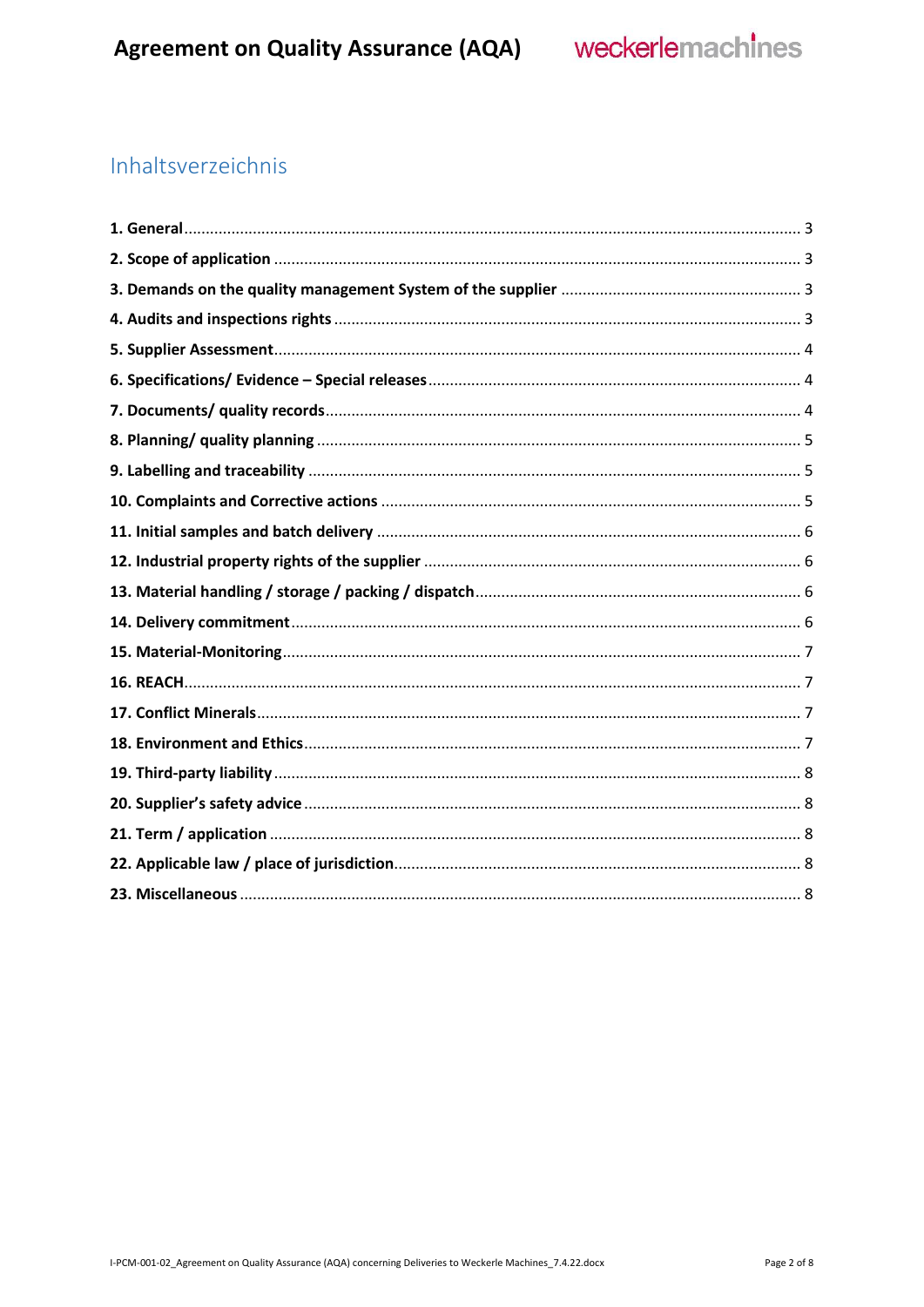#### <span id="page-2-0"></span>**1. General**

The company Weckerle Machines expects its suppliers to deliver optimal quality with the investment of economically justifiable time and effort. The term optimal quality in this case does not mean the highest possible quality of a product, but rather the fulfilment of all specified requirements and on the basis of the zero-error philosophy. Therefore, the requirements of the customers are crucial for Weckerle Machines. In order to achieve this objective, Weckerle Machines has set up an effective Quality Management System. The contractual partners agree in this system that high optimized quality and reliability can only be attained if the business relationship is based on cooperation as equal partners in the manufacture of products, the inspections accompanying the process as well as the testing equipment to be used. Weckerle Machines undertakes to inform its suppliers about all known and specified requirements regarding the products. The supplier shall examine this information with due diligence. Should discrepancies arise, the supplier is responsible to clarify with Weckerle Machines. Such clarification has to be carried out prior to materials or raw materials being produced and/or delivered.

#### <span id="page-2-1"></span>**2. Scope of application**

This agreement on quality assurance concerning deliveries to Weckerle Machines (hereinafter referred to as « Weckerle Machines-AQA ») is binding for all suppliers.

The Weckerle Machines-AQA constitutes an integral part of the contractual relationship and forms the legal framework of the business relationship with Weckerle Machines together with orders, the supplier's contract, the terms of purchase and ordering of Weckerle Machines and any additional agreements that may be conclude with the supplier, whereby the status of the individual integral parts of the contractual relationship is specified in the supplier's contract.

#### <span id="page-2-2"></span>**3. Demands on the quality management System of the supplier**

The supplier undertakes to set up and maintain a Quality Management System which comprehensively regulates the processes relevant with regard to the assurance of quality. The Quality management system must, at a minimum, meet the requirements set forth in DIN EN ISO 9001 in the respective valid version.

#### <span id="page-2-3"></span>**4. Audits and inspections rights**

The supplier shall allow Weckerle Machines and – if desired by Weckerle Machines – also Weckerle Machines customers to carry out a process, procedural or system audits. The content and scope of the audit shall be stipulated by Weckerle Machines; the audits will be conducted after consultation concerning the date. The supplier undertakes to allow an audit to be carried out within 48 hours after the occurrence of a problem concerning quality. Within the framework of the audit, Weckerle Machines is entitled to obtain unrestricted information about the goods to be manufactured for Weckerle Machines as well as with regard to the operating resources of the supplier required for production.

The findings from the audits conducted at the supplier's company, particularly the assessment of the supplier, is based on Weckerle Machines' own assessment, which is prepared at the sole discretion of Weckerle Machines.

Weckerle Machines and the supplier undertake to treat all information in confidence which become known to them as part of the audit. The supplier is entitled to conclude relevant agreements on the maintenance of secrecy with customers of Weckerle Machines with regard to information concerning the audit. Weckerle Machines is entitled to conduct its own checks or to arrange for checks to be carried out by authorized officers at the manufacturing facilities of the supplier – insofar as products intended for Weckerle Machines are manufactured or stored there – as to whether the obligations arising from the Weckerle Machines-AQA are being met; such inspections will take during normal business hours, with advanced notification of two days. The supplier reserved the rights for itself and for Weckerle Machines to carry out inspections of the facilities of any sub-suppliers accordingly.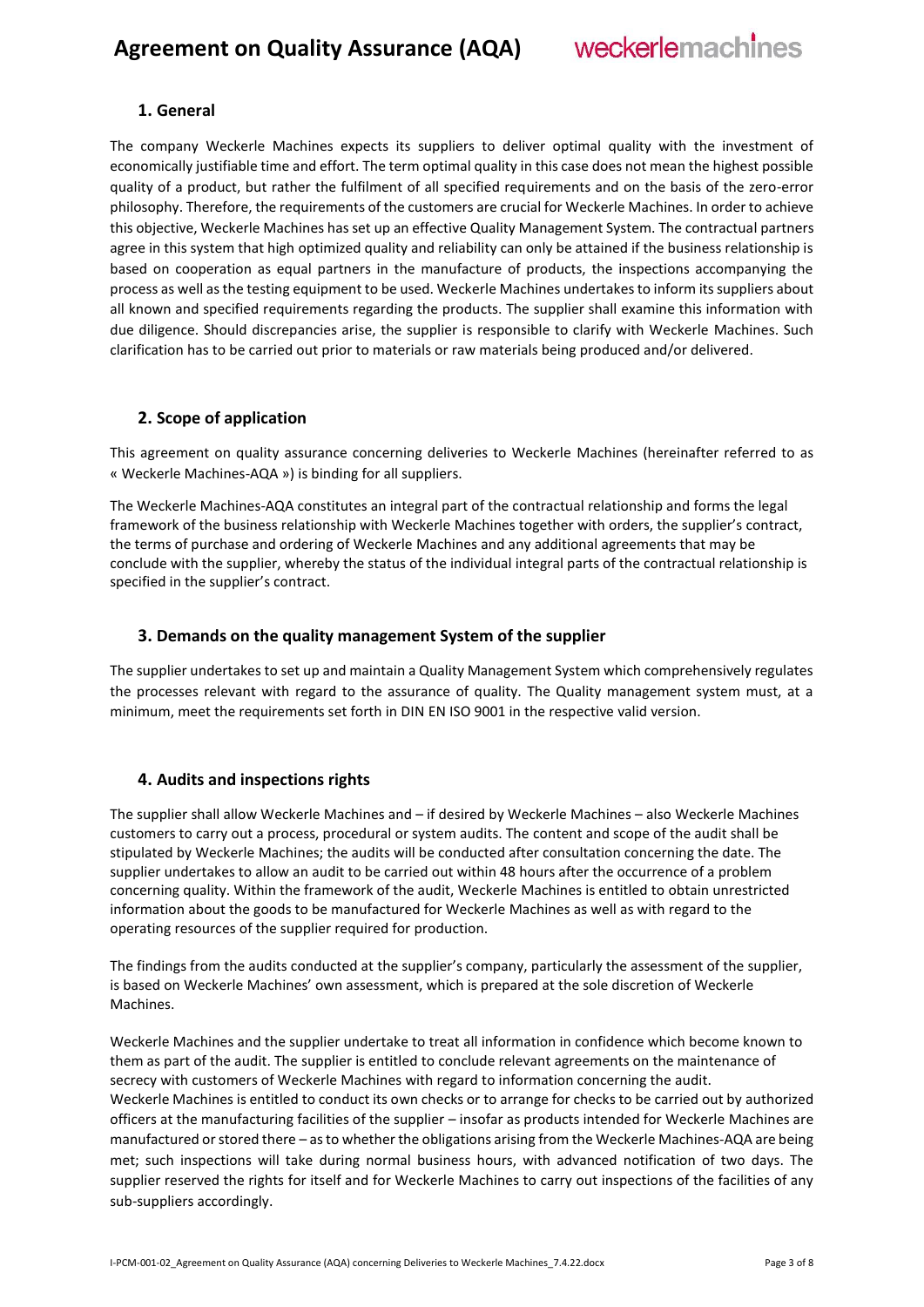#### <span id="page-3-0"></span>**5. Supplier Assessment**

Weckerle Machines reserves the right to assess its suppliers by a supplier assessment into categories. The assessment criteria are the sole discretion of Weckerle Machines and the supplied is not entitled to review them. Consequently, the supplier does not have any right to obtain information regarding the methods of such classification. Weckerle Machines will primarily base its assessment of the supplier on the parameters « product quality » and « delivery performance ». Weckerle Machines will inform the supplier at request of the result of the assessment.

#### <span id="page-3-1"></span>**6. Specifications/ Evidence – Special releases**

The supplier is responsible for ensuring that the products supplied entirely comply with the agreed specifications (particularly material specifications, raw material specifications, technical drawings, specifications sheet, etc.). Amendments shall require prior written confirmation by Weckerle Machines. Consignments, which deviate from the specifications, shall not be admissible.

For drawing manufactured parts and products a test records for the tolerated measurements, for form- and position-tolerances and for the fitting tolerances is to prepare and to deliver.

The supplier undertakes to notify Weckerle Machines within 24 hours of all circumstances arising, which may have an impact on the quality of the ordered products. Any changes in the product quality shall, as a matter of principle, be processed to clause 11. Should the changes concerned be of a temporary nature, e.g. from the faulty manufacture on the batch, a written special release shall be required from Weckerle Machines. The dispatch of such batches to Weckerle Machines is subject to Weckerle Machines having granted a special release. The batches affected must be labelled «special release» upon their delivery. The supplier shall notify Weckerle Machines (responsible: purchase) within 24 hours of the occurrence of problems that have already arisen or of imminent problems which could impair the quality or reliability of the delivered products or which could jeopardize future deliveries.

#### <span id="page-3-2"></span>**7. Documents/ quality records**

The supplier shall set up and maintain at least one document management system referring to DIN EN ISO 9001 in the respective valid version for the identification, amendment, collection, archiving and distribution of quality records. The system must ensure that sufficient documentation is prepared for each delivery to Weckerle Machines. This includes documentation at the companies of sub-suppliers. In the case of facts subject to documentation, the supplier is obliged to fully document quality assurance measure taken by himself or his subsupplier and the results thereof and to retain these records for a period of at least 10 years after their preparation.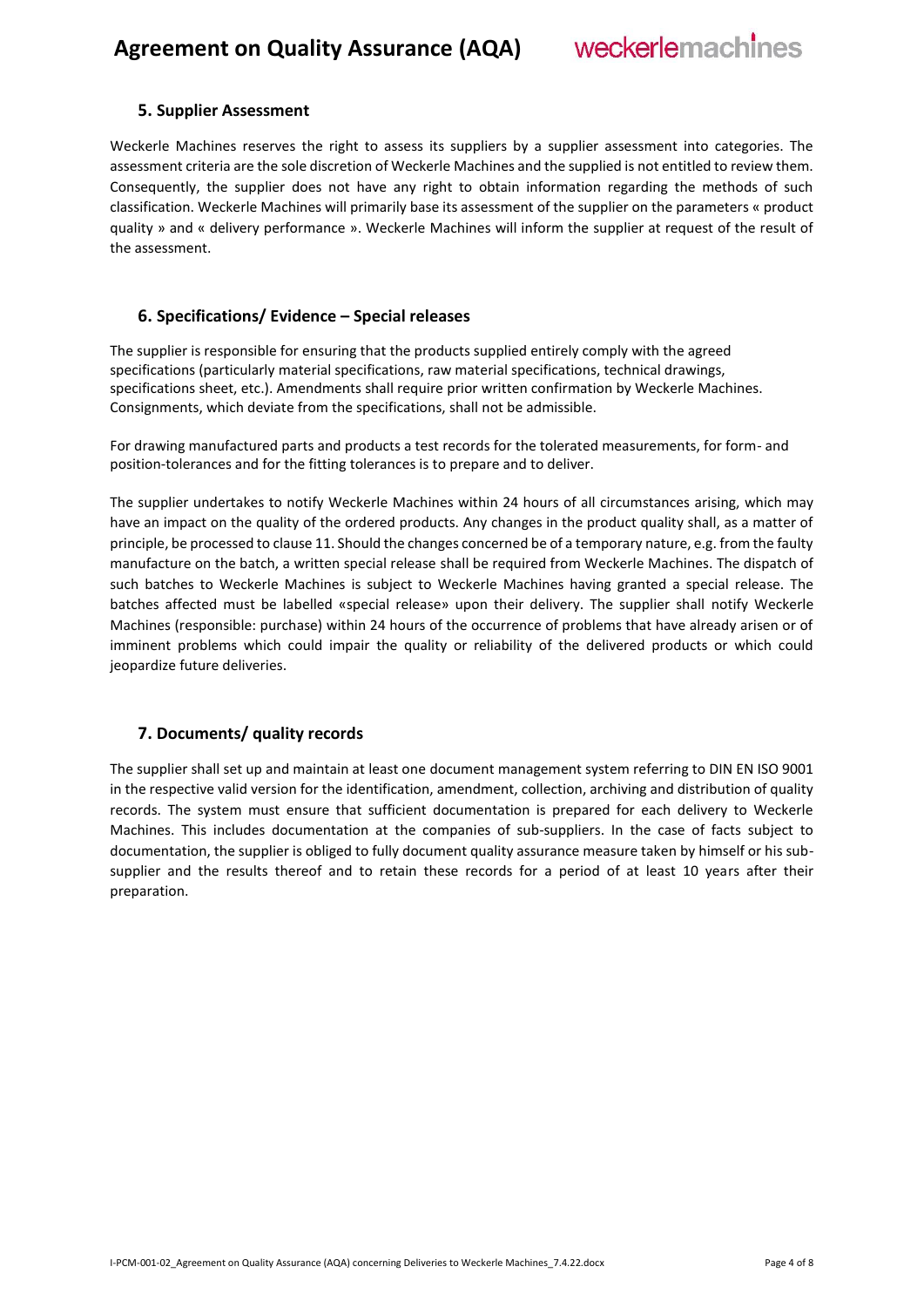### **Agreement on Quality Assurance (AQA)**



#### <span id="page-4-0"></span>**8. Planning/ quality planning**

The supplier shall ensure that the documents which are material to the quality are made available at each place of work. This includes, for instance, drawings, specifications, manufacturing and testing instructions. These documents are to be examined with regard to their correctness and compliance with the specifications of Weckerle Machines and are to be subsequently released. The supplier shall ensure his product quality in the product development stage and in the case of modifications by verifiably applying effective QM methods.

Moreover, the supplier must list all steps in production and testing in internal working papers which are to be prepared by him (QM plan – product quality forward planning). Features subject to monitoring are to be specified and the nature of the monitoring is to be indicated.

The supplier shall maintain verifiable documentation on process control and process capability for all important features (reference dimensions, chemical characteristics) by recording the performance data and processing them statistically. These features are to be checked statistically and documented in the manufacturing process by the supplier.

In the case of critical materials, Weckerle Machines reserves the right to subject the supplier to additional product-specific specifications concerning quality assurance.

The mutual determination of separate AQL-Agreements (Accepted Quality Levels) shall remain unaffected.

#### <span id="page-4-1"></span>**9. Labelling and traceability**

The supplier agrees on a systematic labelling of products, materials and raw materials on order to guarantee the identification of inspection status and the identification of the delivered products, materials and raw materials. The traceability of products, materials and raw materials (insofar as they are procured by sub-suppliers) is to be guaranteed by means of this labelling and the accompanying documentation.

#### <span id="page-4-2"></span>**10. Complaints and Corrective actions**

Should deviations from the specifications be detected by Weckerle Machines regarding the delivered products, materials or raw materials of the supplier, the latter will be notified of such defects (Complaint report). If the supplier is responsible for the deviation, Weckerle Machines may charge the supplier a flat-rate sum of 100.EUR per delivered item for the preparation of the complaint report for the assertion of possible claims due to defects. The supplier is obliged to initiate corrective action without delay and maintain the supply of materials/raw materials. In the event of the order being urgently required, the supplier shall, without delay, provide and appropriate number of staff to sort the consignment, to rework the goods or to put together a defect-free replacement consignment. Should it be necessary to return the consignment, the supplier is obliged to collect the goods within two working days at his own expense. The initiated corrective actions have to be communicated to the person in charge of preparing the inspection report within the stated time limit by means of the completely filled out Complaint report. This corrective action is to be examined to determine its sustained effectiveness in the case of future production.

Should additional costs be incurred due to delivery of defective and/or delayed products/materials/raw materials which the supplier is responsible, also such costs shall be fully reimbursed by the supplier. Except as otherwise agreed upon in writing with Weckerle Machines, this also applies, in particular, to additional creations of value regarding the products/materials/raw materials.

For the purpose of limiting damage, Weckerle Machines reserves the right – in the event of a defect whose cause is not a matter of contention between the supplier and Weckerle Machines – to arrange for the faulty products/materials/raw materials to be disposed of directly on the premises of the end customer without a separate analysis by the supplier.

Any rights of Weckerle Machines regarding defects in accordance with the law and/or on the bases of any other agreements (particularly supplier's contract and terms of procurement and order) shall remain unaffected.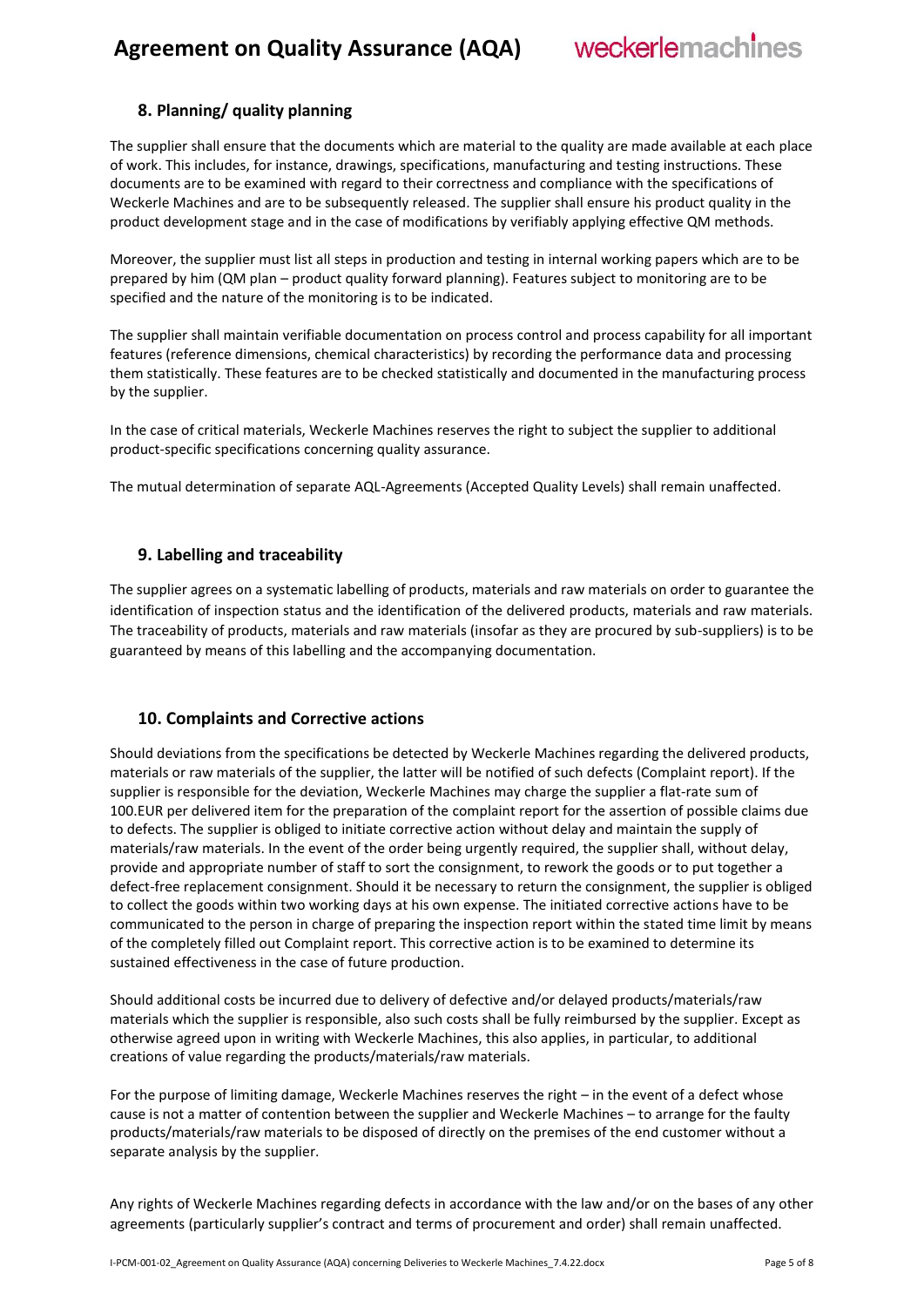weckerlemachines

#### <span id="page-5-0"></span>**11. Initial samples and batch delivery**

Initial samples are products, materials and raw materials manufactured completely with serial operating resources and under serial conditions.

Upon request by Weckerle Machines, the supplier undertakes to provide corresponding initial sample parts, material specifications, data sheets or measurement reports.

Moreover, an initial viewing of samples is always necessary:

- In the case of new or modified products/processes
- Prior to the start of the serial manufacture of products made from news materials or with news materials.
- Prior to the start of the serial manufacture of products of new sub-suppliers
- In the case of outsourced materials or outsourced production
- If production has been interrupted for one year or longer.

In the case of modifications of whatever nature (e.g. product, process, tool, material), the modified features are to be re-sampled. Reference is to be made in this case to the previous initial sample test report. Serial delivery may not be affected until a release for the initial samples has been issued in writing. Should this not be possible for reasons relating to deadlines, the supplier must obtain a special release from Weckerle Machines.

The supplier shall retain all initial samples for a period of time corresponding to the intended best-before date of the product/material/raw material initially sampled but for not less than three years calculated from the respective date of inspection of the initial samples. The samples must be kept in a due and proper manner. During this period of time the supplier will grant Weckerle Machines access to the initial samples at all times.

#### <span id="page-5-1"></span>**12. Industrial property rights of the supplier**

The supplier shall inform Weckerle Machines about planned measures with which the products/materials/ raw materials are to be protected by industrial property rights. Should such property rights arise, the supplier shall ensure that the use of the delivered products by Weckerle Machines does not constitute a violation of industrial property rights.

#### <span id="page-5-2"></span>**13. Material handling / storage / packing / dispatch**

The supplier shall set up and maintain a system for the correct identification of his products as well as for their storage (FIFO principle), packing and dispatch. The system must ensure the prevention of mix-ups, damage or impairments of parts. For the first three serial deliveries following a modification, the packaging units and the delivery note are to be marked « modified » and with the current modification status. Weckerle Machines will determine on a case to case basis whether further deliveries are to be labelled. Deliveries of samples are to be marked clearly as such and the recipient of the consignment of samples must be indicated (name and department).

#### <span id="page-5-3"></span>**14. Delivery commitment**

The supplier shall fully meet delivery commitments in terms of quality and adherence to delivery dates. He shall ensure that the serial products are manufactured; tested and documented on the basis of the specifications and that they comply with the specifications of Weckerle Machines. Adherence to delivery dates and freight costs for unscheduled tours are to be monitored and assessed. Weckerle Machines is to be notified immediately in the event of non-fulfilment.

Costs for unscheduled tours for which the supplier is responsible are to be borne by the same. At the same time, suggestions for improvement shall be submitted to Weckerle Machines as to how additional tours can be avoided and the observance of delivery dates can be improved in the future.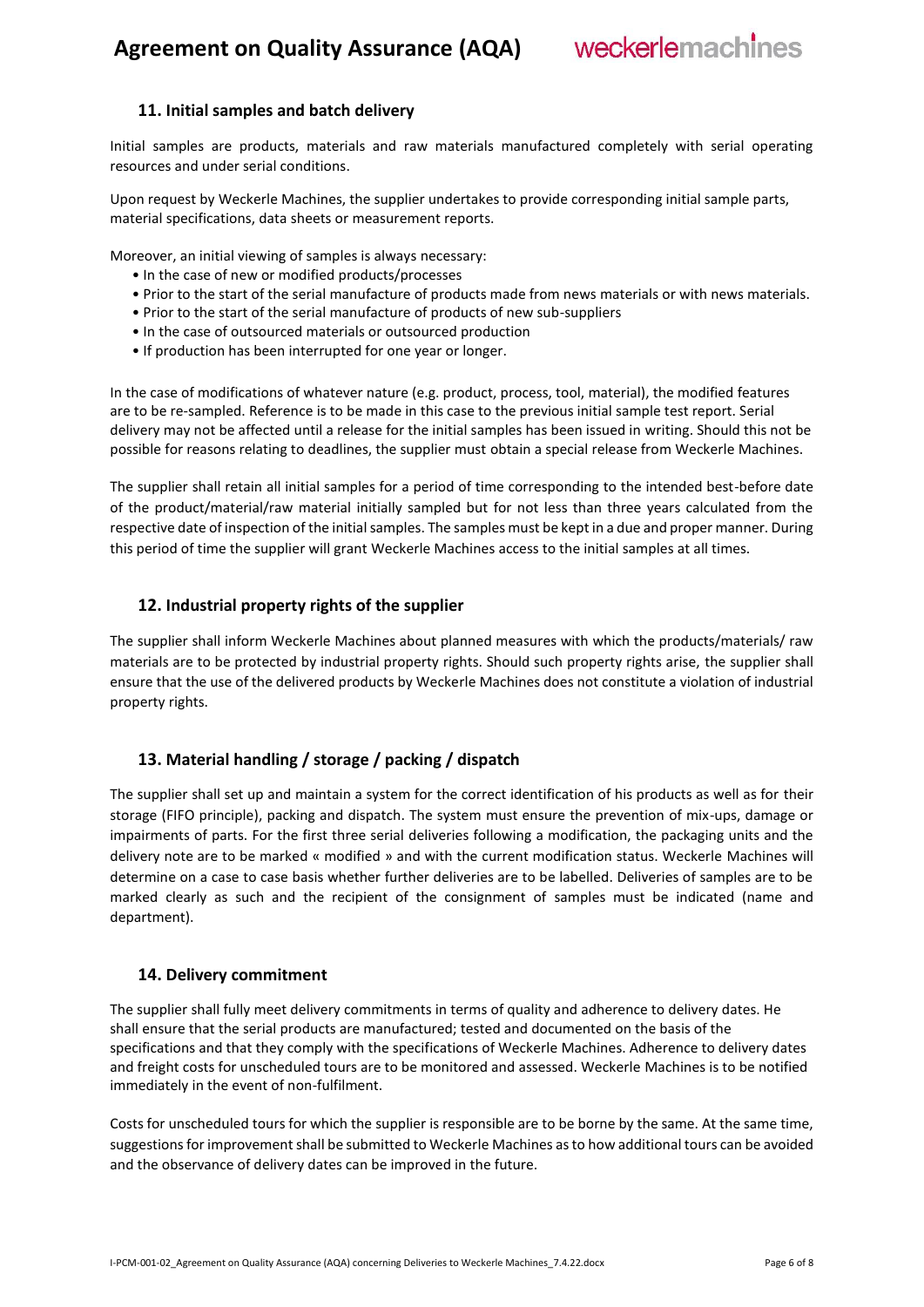### **Agreement on Quality Assurance (AQA)**



#### <span id="page-6-0"></span>**15. Material-Monitoring**

The supplier shall ensure that only materials and processes are used which are permitted according to the specifications. All statutory safety requirements for materials with restricted approval and for materials which are toxic, hazardous and prohibited must be complied with. Furthermore, the applicable conditions in the country of production and the country of the customers concerning the environment, electricity and electromagnetic fields are to be met. The inspection certificate (DIN EN 10204 3.1B) and the safety data sheet in accordance with Reach regulation (EC) No 1907/2006 are to be retained at the premises of the supplier for serial deliveries and are to be made available to Weckerle Machines upon request.

#### <span id="page-6-1"></span>**16. REACH**

Upon request the supplier undertakes to immediately provide free of charge all information, documents and documentation required by Weckerle Machines to fulfil the duties and obligations of REACH regulation (EC) No 1907/2006. Further, at the request of Weckerle Machines, within 45 days the supplier will provide meaningful information showing that the substances used in his product are safe for use by Weckerle Machines.

#### <span id="page-6-2"></span>**17. Conflict Minerals**

Some of our customers are listed on the US stock exchange and are therefore affected by the Dodd-Frank-Act Section 1502 ("Conflict Minerals"). It requires them to disclose, whether the products they manufacture or contract to manufacture, contain conflict minerals necessary to the functionality or production of their products, that directly or indirectly finance or benefit armed groups in the Democratic Republic of Congo or specified adjoining countries.

Conflict Minerals are these: Tantalum (Ta), Tin (Sn), Tungsten (W) and Gold (Au).

The US law affects Weckerle Machines - and consequently his Suppliers - insofar as the request is passed on to Weckerle Machines and all parties concerned in the supply chain (The EU is also planning a conflict minerals ordinance to regulate trade with conflict minerals). If the Suppliers product(s) contains at least one of these minerals or it is necessary for production, the Supplier is required to report proof of origin, if requested by Weckerle Machines. This shall be done preferably by using the CFSI CMRT Formsheet, available on [www.conflictfreesmelter.org](http://www.conflictfreesmelter.org/) or alternatively by the iPCMP Portal [www.conflictminerals.com.](http://www.conflictminerals.com/) The status has to be updated at least yearly and sent unrequested to Weckerle Machines. Final intention is - as soon as commercially practicable - to procure no longer any products containing Conflict Minerals obtained from sources that finance or support inhumane treatment in the covered countries.

#### <span id="page-6-3"></span>**18. Environment and Ethics**

Weckerle Machines expects its suppliers to handle the environment responsibly and sustainably. This obliges the supplier in particular to comply with all relevant and valid laws and regulations, to observe internationally recognized standards and to promote a social and ecological sense of responsibility as well as an ethical business conduct.

We expect from our supplier to ensure that nobody, whose work contributes to the company's success is limited in his or her human rights nor does the work cause physical harm. This also implies that no children who are still of school age should be employed.

We expect from our suppliers to respect the diversity of their staff, to pay fair wages, to provide good working conditions and work place safety and to comply with legal requirements according to the ILO-Standard (ILO: International Labour Organisation).